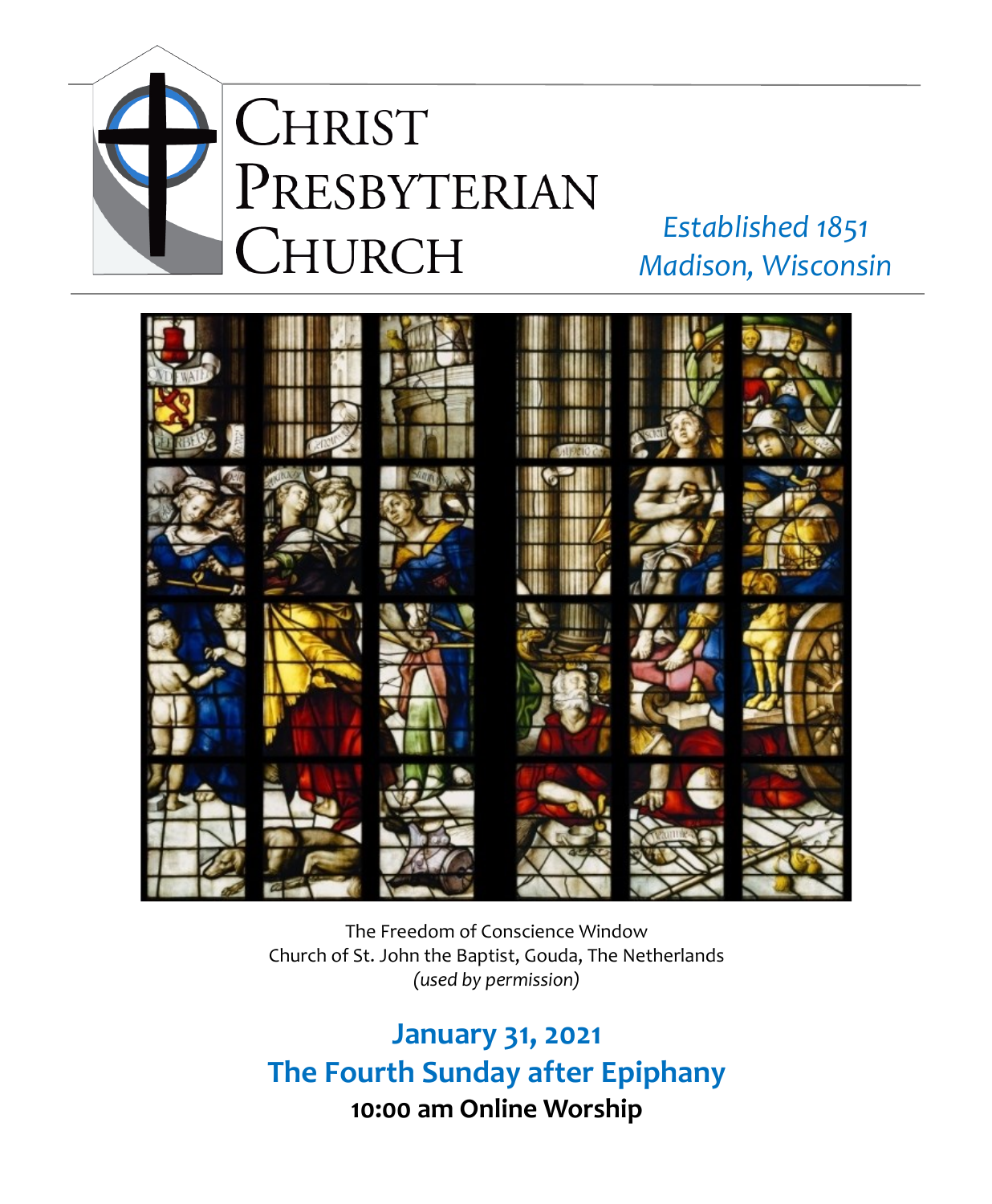# *Welcome to Worship at Christ Presbyterian Church!*

*Physical distancing and public health measures were followed during worship recording.*

# *We Gather in the Love of Christ*

**The Organ Prelude** Chorale Prelude on *Der Tag, der ist so freudenreich* Johann Sebastian Bach "All Hail the Day So Rich in Cheer"

#### **Welcome and Call to Worship**

The world belongs to God! **The earth and its people are God's.** How good and lovely it is **to live together in unity.** Love and faith come together, **justice and peace join hands.** If the Lord's disciples keep silent, **these stones would shout aloud. Lord, open our lips; and our mouths shall proclaim your praise!** 

**Song of Praise** Let Everything (Praise the Lord ) **Pat Barrett Pat Barrett** 

#### **The Prayer of Confession and Silent Confession**

O Divine Healer, we confess that sometimes we yearn for you to wave a magic wand on our wounded lives to remove our pain, illness, and suffering. **We hear the gospel story of the one seeking healing from Jesus and assume you will perform a similar miracle for all of us – if we just pray hard enough! And we do pray!** Open our eyes to recognize the teachings and tools you have given us with which to seek healing in the midst of our afflictions and dis-eases: **You whisper to us that wholeness requires self-care and rest;**  You nudge us toward caregivers who can support and advise us; **You breathe into us energy to move and stretch and reach toward health;**  You place in us an urgency to seek justice so that all may enjoy peace of body and mind and spirit; **Renew our spirits in the midst of our dis-eases and afflicting spirits. Transform us, O God of Healing and Wholeness, for the health of your creation. Amen. The Assurance of Pardon** 

In the midst of struggle, dis-ease and affliction, let us know and acknowledge that we are made in God's image and God sees us as whole and good. **So may we celebrate God in our midst through opportunities of wholeness and justice.** In the Love of God, the Grace of Jesus Christ, and the Movement of the Spirit among us and within us, we are forgiven! **Thanks be to God!**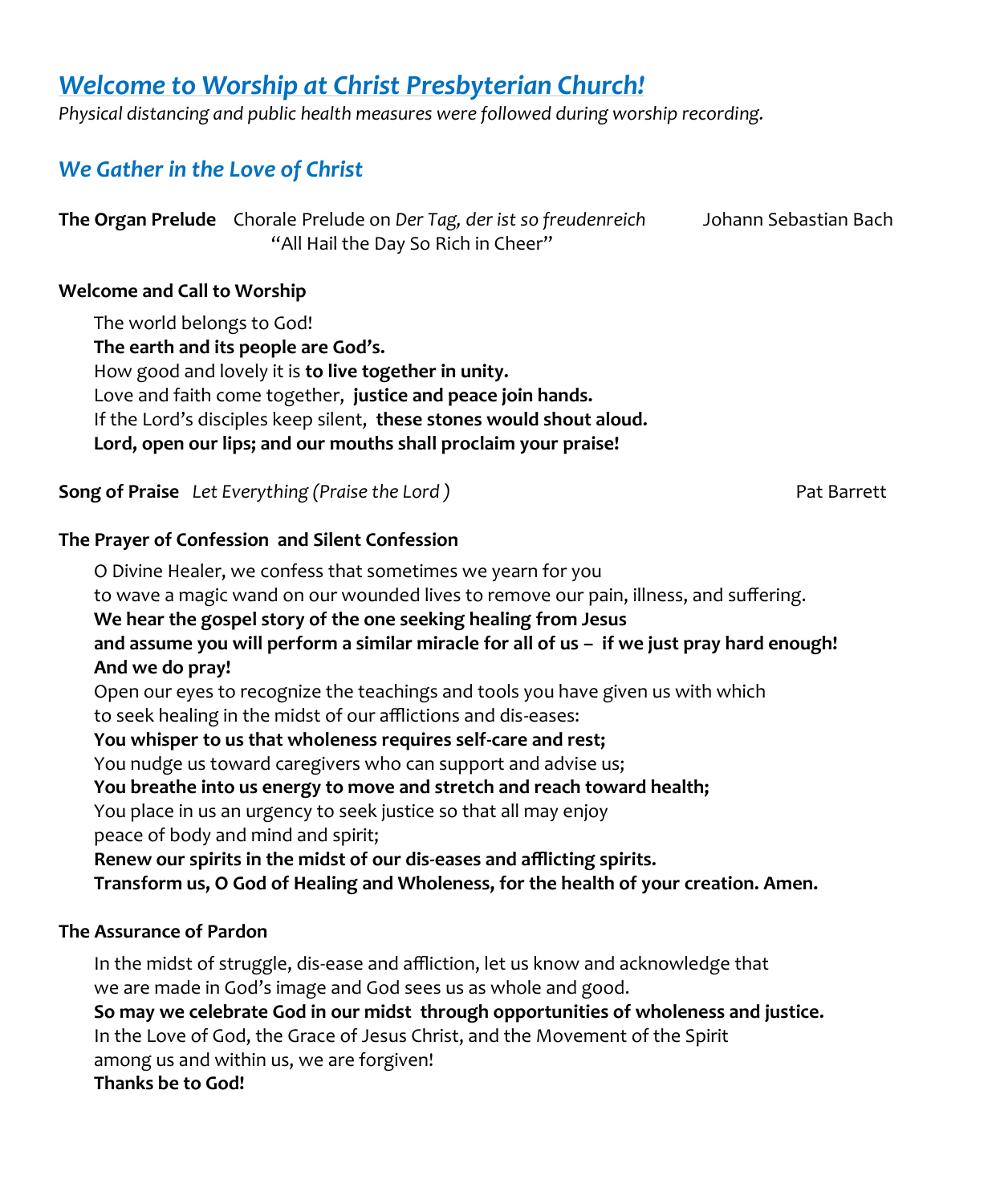

*Music and Theology Because we live through time, MUSIC is perhaps the most natural medium for coming to terms with and making sense of our temporality. Our lives, like music, have pitch, tempo, tone, release, dissonance, harmonic convergence...In short, music has this deep affinity to our spiritual temperament and desire. Our lives, like music, can be understood in remembering the passage through time. When the Christian assembly gathers to sing in the context of worship… the act of singing praise, lament, thanksgiving, and intercession to God goes beyond the surface of the words, and beyond the musical score. If the text and musical form are adequate to mystery, to suffering, and to the deeper range of human emotions, the human soul is available to the transfiguring grace of divine life.*

*~ Don E. Saliers "Music and Theology"*

# **Response of Praise** *Holy Spirit* **Francesca Battistelli**

## **Sharing the Peace of Christ**

**The Doxology** *Praise God, from Whom All Blessings Flow* Glory to God, No. 606

*Praise God, from whom all blessings flow; Praise God, all creatures here below; Praise God above, ye heavenly host; Praise Father, Son, and Holy Ghost. Amen.*

# *We Grow by Grace in the Spirit of God*

#### **News of the Church**

**A Minute for Mission Partners:** Community Immigration Law Center (CILC)

| A Reading from Scripture |                      | Mark 1: 21-28 |                       |
|--------------------------|----------------------|---------------|-----------------------|
| The Sermon               | "I Know Who You Are" |               | Rev. Dr. Tom Robinson |

# *We Go Forth to Serve the Lord*

#### **The Prayers of the People**

#### **The Lord's Prayer**

**Sending Hymn** Praise the One Who Breaks the Darkness **Rusty Edwards** *Rusty Edwards is Senior Pastor at Christ Lutheran Church in Marietta, GA. He is the author of these powerful words, which he set to very a familiar hymn tune, "Nettleton," which first appeared in Wyeth's Repository of Sacred Music, Part 2, published in 1813.*

## **The Benediction**

**The Organ Postlude** Chorale Prelude on *"Hail to Thee, My Jesu Lowly"* (var.3) Johann Sebastian Bach